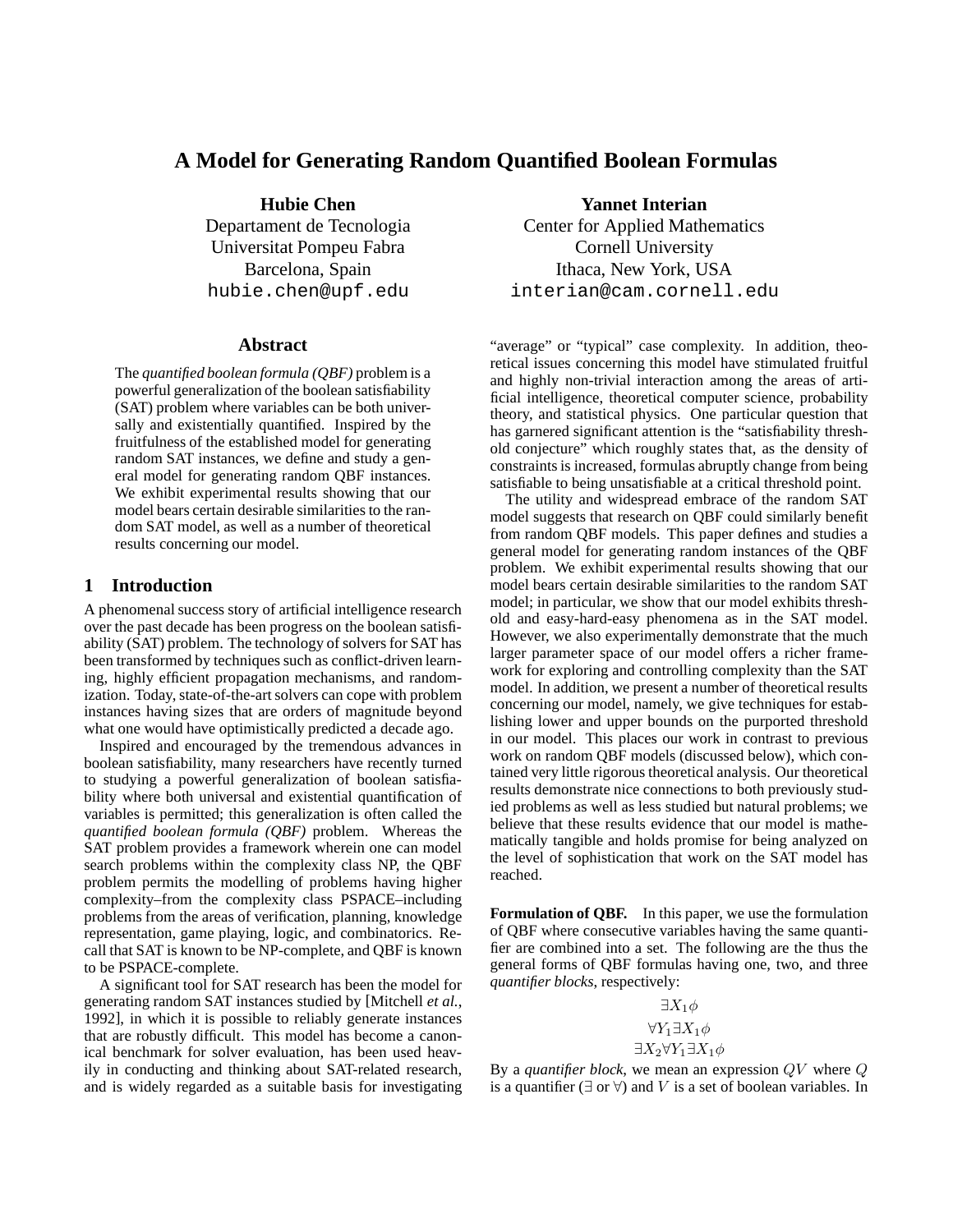general, an instance of QBF contains a sequence of quantifier blocks which alternate between universal and existential type, followed by a set of clauses, denoted here by  $\phi$ .<sup>1</sup> The semantics of these formulas are defined as is standard in logic; for instance, a formula  $\forall Y_1 \exists X_1 \phi$  is true if for every assignment to the variables  $Y_1$ , there exists an assignment to the variables  $X_1$  such that  $\phi$  is true. An intuitive way to view a QBF formula is as a game between two players: a "universal player", who attempts to falsify  $\phi$ , and an "existential player", who attempts to satisfy  $\phi$ . Players set their variables in the order given by the quantifier prefix. For instance, a formula  $\exists X_2 \forall Y_1 \exists X_1 \phi$  can be viewed as a three-round game in which the existential player first sets the variables  $X_1$ , the universal player then sets the variables  $Y_1$ , and the existential player finishes by setting the variables  $X_1$ . In general, the formula is true if the existential player can always win the game by satisfying  $\phi$ .

**Description of model.** Let us review the random SAT model, which our model generalizes. This model takes three parameters: the clause length  $k$ , the number of variables  $n$ , and the number of clauses C. A random formula with these parameters, denoted here by  $k\text{-}\mathcal{F}(n, C)$ , is generated one clause at a time; each clause is generated by selecting, uniformly at random,  $k$  distinct variables, and then negating each with probability one half.

Now we describe our random QBF model. In the random SAT model, every clause has the same length. In our model, this also holds, but in addition, the number of literals in a clause from each quantifier block is a constant. The first parameter to our model is thus a tuple specifying, for each quantifier block, the number of literals from that block that are in a clause. For instance, the tuple  $(2, 3)$  specifies that the generated formulas are of the form  $\forall Y_1 \exists X_1 \phi$ , where each clause in  $\phi$  has 5 literals, 2 from  $Y_1$  and 3 from  $X_1$ . We will call such formulas  $(2, 3)$ -QBF formulas. As another example, the tuple  $(4, 2, 3)$  specifies that the generated formulas are of the form  $\exists X_2 \forall Y_1 \exists X_1 \phi$ , where each clause in  $\phi$  has 9 literals, 4 from  $X_2$ , 2 from  $Y_1$ , and 3 from  $X_1$ . Analogously, we call such formulas  $(4, 2, 3)$ -QBF formulas.

The second parameter to our model is a tuple of the same length as the first one, specifying the number of variables in each quantifier block. The third parameter to our model is simply the number of clauses  $C$ . As an example, suppose that the first tuple is  $(2, 3)$ , the second tuple is  $(44, 37)$ , and the number of clauses is 290. The generated formulas are of the form  $\forall Y_1 \exists X_1 \phi$ , where  $Y_1$  has 44 variables,  $X_1$  has 37 variables, each clause in  $\phi$  has 2 literals from  $Y_1$  and 3 literals from  $X_1$ , and there is a total of 290 clauses in  $\phi$ . Each clause is generated by selecting uniformly at random, for each quantifier block, the designated number of distinct variables, and then negating each variable with probability one half. We denote such a random formula by  $(2, 3)$ - $\mathcal{F}((44, 37), 290)$ . In general, to denote random formulas from our model, we use the notation

$$
(j_l,k_l,\ldots,j_1,k_1)\text{-}\mathcal{F}((m_l,n_l,\ldots,m_1,n_1),C)
$$

or

$$
(k_l, j_{l-1}, \ldots, j_1, k_1) \text{-} \mathcal{F}((n_l, m_{l-1}, \ldots, m_1, n_1), C)
$$

depending on whether or not the number of quantifier blocks is even or odd, respectively.

Notice that in a random QBF from this model, if any quantifier block is picked and the clauses are restricted to literals over the quantifier block, the result is a random formula over the variables of the quantifier block in the sense of the random SAT model. It can in fact be verified that the model has a certain "recursive" property: generating a random QBF and then randomly instantiating the variables of the outermost quantifier block results in another random QBF from the model.

**Previous work.** Random QBF models have been previously studied by [Cadoli *et al.*, 1999] and [Gent and Walsh, 1999]. [Cadoli *et al.*, 1999] have experimentally studied the QBF generalization of the SAT model where clauses of fixed length k are generated by randomly choosing k distinct variables from the entire set of variables, and then negating each with probability one half. In this generalization, denoted *FCL*, the generation of clauses does not differentiate among variables from different quantifier blocks. It was pointed out in [Gent and Walsh, 1999] that this model is "flawed" in that it generates trivially false formulas when the number of clauses is on the order of the square root of  $n$ , the number of variables. These trivially false formulas arise from pairs of clauses where one clause contains a single existential literal, the other contains a single existential literal that is the complement of the first, and no universal variable is repeated in the pair.

In attempts to remedy this issue, [Gent and Walsh, 1999] proposed two models, *model A* and *model B*, and [Cadoli *et al.*, 1999] proposed another model, *FCL2*. Model A and FCL2 are essentially modifications of the original FCL model that disallow the types of clauses that lead to the trivial falsity; for instance, in Model A, each clause is generated independently as before, but clauses containing one existential literal are simply discarded and replaced. As pointed out in [Gent and Walsh, 1999], instances generated by Model A lack uniformity; in our view, the definitions of Model A and FCL2 have an *ad hoc* flavor that we believe make them less amenable to mathematical analysis.

The study of model B in [Gent and Walsh, 1999] is concerned mostly with QBF formulas with two quantifier blocks; results of two experiments are reported. The parameterizations of Model B studied can be obtained within our model, and indeed our model can be viewed as a generalization of these parameterizations. However, no systematic definition of the parameter space of Model B is given. We believe that one of the contributions of this paper is the precise articulation of a general random QBF model that may be instantiated in various ways, and from which it is possible to methodically embark on experimental and theoretical explorations of the parameter space.

<sup>&</sup>lt;sup>1</sup>Note that we use the standard assumption that the innermost quantifier block is existential, for if it is universal, the block can be efficiently eliminated. We also assume, as usual, that different quantifier blocks have disjoint variable sets.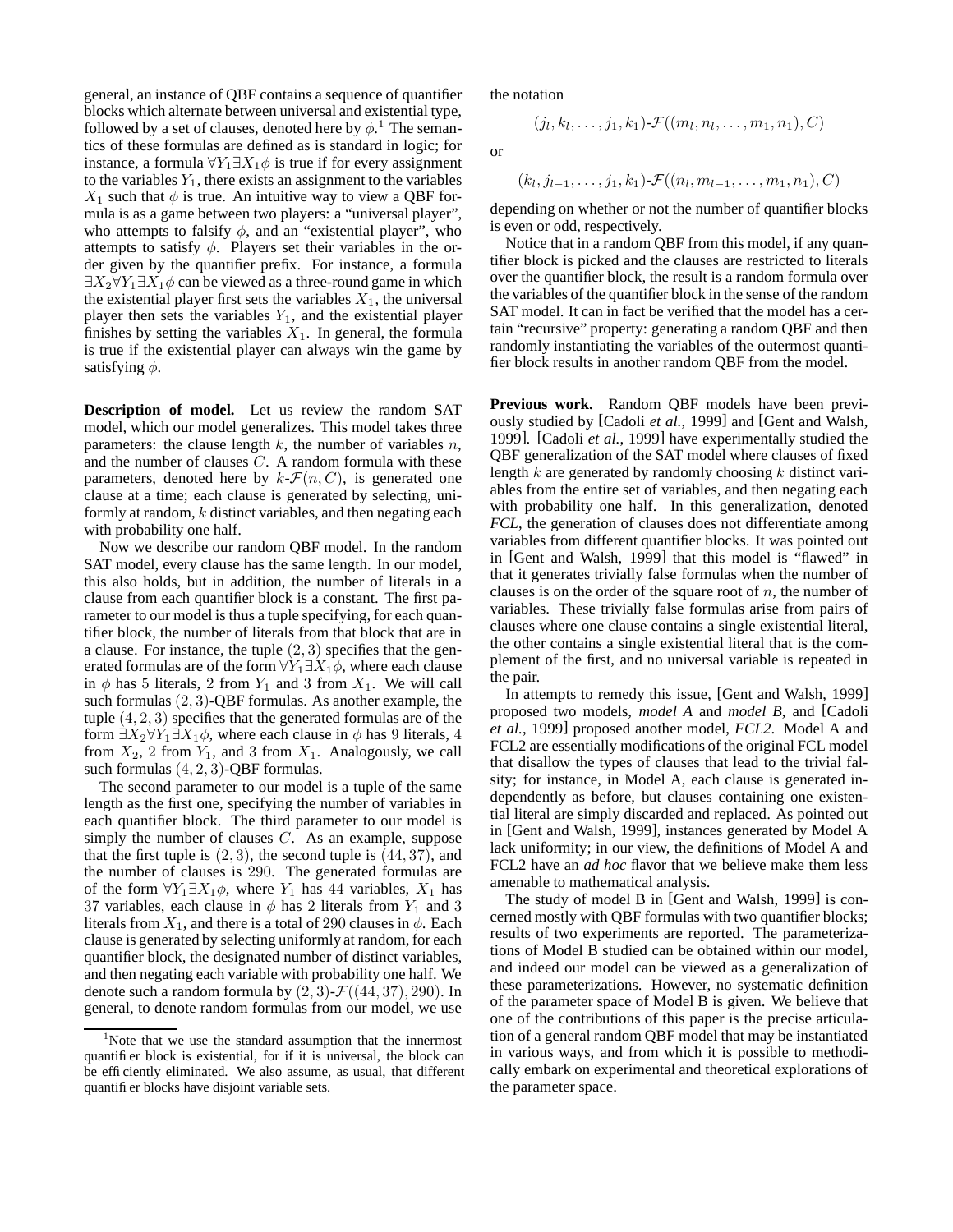## **2 Experimental results**

Our first set of experimental results concerns (2, 3)-QBF formulas, all of which have the same number of variables, 80. We varied both the number of clauses, as well as the ratio of universal to existential variables, denoted by  $\rho$  (rho). Figure 1 shows the computational cost of deciding these formulas.



Figure 1: Computational cost of random (2, 3)-QBF formulas with 80 variables.

Each curve corresponds to a different value of  $\rho$ . For instance, using the introduced notation, the curve with  $\rho = 0.6$  corresponds to the hardness of formulas of the form  $(2, 3)$ - $\mathcal{F}((30, 50), C)$  for varying numbers of clauses C. The hardness is plotted as a function of the ratio of clauses to *existential* variables; in the case of  $\rho = 0.6$  and 80 variables, this ratio is equal to  $C/50$ . Note that all of the experiments were performed using the solver QuBE-BJ [Giunchiglia *et al.*, 2001], and each point of our plots represents the median value.

Figure 2 concerns exactly the same formulas studied by Figure 1, but shows the probability of truth instead of the computational cost.



Figure 2: Probability of truth of random  $(2, 3)$ -QBF formulas with 80 variables.

Examining each value of  $\rho$  individually, we see that as the number of clauses is increased, the formulas change from being almost certainly true to almost certainly false. Moreover, this transition seems to take place relatively abruptly, suggesting that our model exhibits a threshold phenomenon as is conjectured in the random SAT model. Also, recall that in the random SAT model, computational difficulty exhibits an easy-hard-easy pattern, where the computational difficulty of formulas peaks around the point where half of the forulas are satisfiable. For each value of  $\rho$  in these two figures, and in all of the other experiments we performed, our model also exhibits this phenomena.

Now, let us consider the curves of Figure 1 together. The picture suggested is an extremely intriguing one: starting from the left, the peaks of each of the four curves appear to increase as  $\rho$  decreases, attain a maximum, and then decrease as  $\rho$  further decreases. That is, the peaks of the easy-hardeasy patterns appear to themselves exhibit an easy-hard-easy pattern! One lesson begged by this figure is that if one wishes to generate the computationally hardest quantified formulas for a given number of variables, it is of crucial importance to select the appropriate relative numbers of variables in each quantifier block. It is also clear from this figure that, even after we have committed ourselves to studying  $(2, 3)$ -QBF formulas and fixed the number of variables, there are still two parameters,  $\rho$  and the clause density, that can be used to control complexity. We envision that the large parameter space of our model will be useful in the evaluation of QBF solvers. For instance, by tuning the clause density appropriately, one can generate an ensemble of  $(2, 3)$ -QBF formulas with 80 variables which all have the same hardness (for one solver), but different  $\rho$  values; observing the behavior of another solver on such an ensemble could give insights into the relative behaviors of the solvers.



Figure 3: Formulas of type  $(2, 2, 3)$ - $\mathcal{F}((15, 15, 15), C)$ . The x-axis is the ratio of clauses to 15, the number of existential variables in the innermost block  $X_1$ .

Figure 3 shows results on  $(2, 2, 3)$ -QBF formulas in which each quantifier block has 15 variables, for a total of 45 variables. When there is an odd number of quantifier blocks, a solver can conclude truth of a formula as soon as it finds an assignment to the outermost quantifier block such that the rest of the formula is true. Accordingly, for an odd number of quantifier blocks, the hardness drops down more slowly on the right of the peak (the "false" region) than on the left (the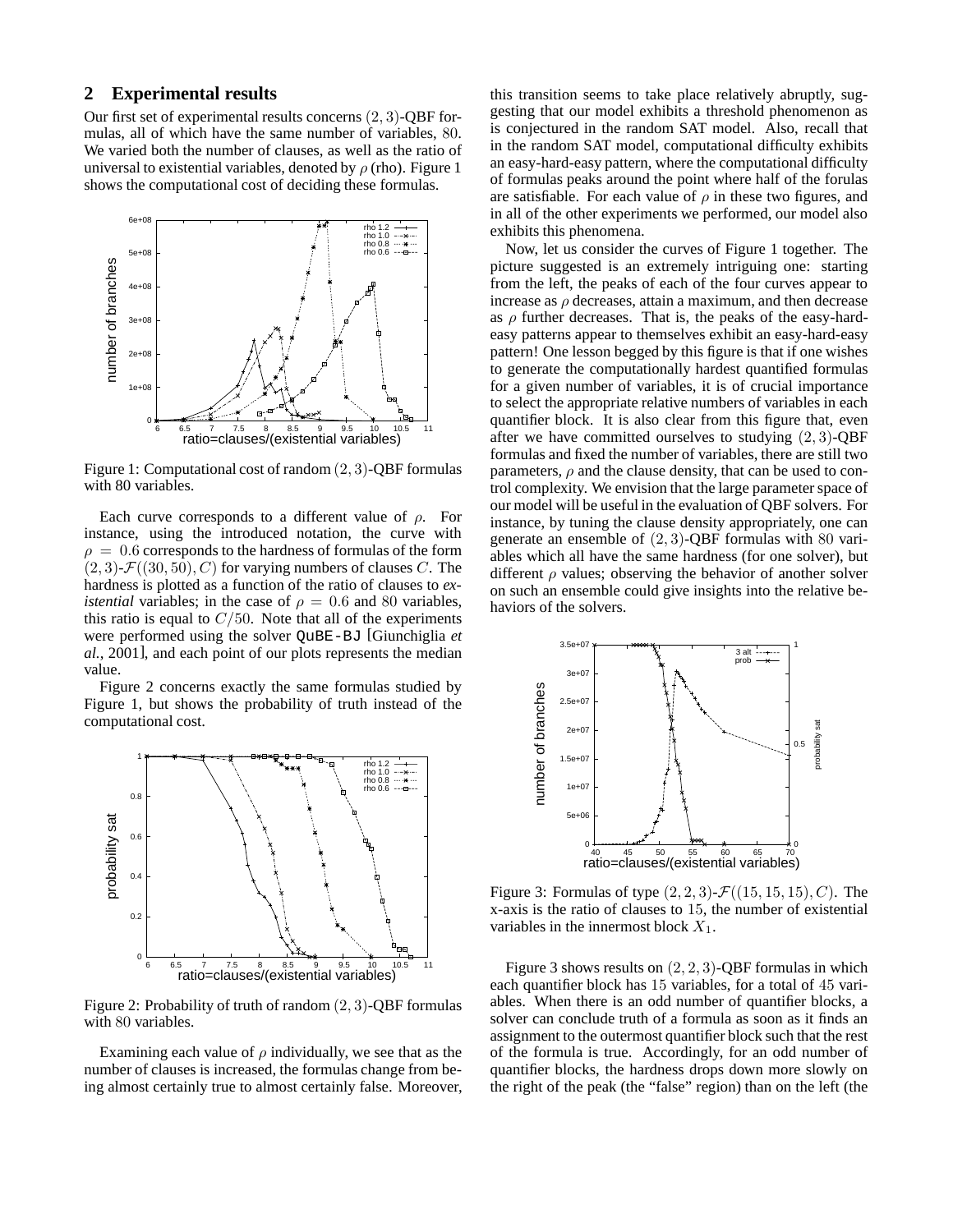"true" region). This slowness in dropping down on the right is quite pronounced in Figure 3. Note that a dual phenomenon takes place for an even number of quantifier blocks; see for example Figure 1.



Figure 4: Formulas of type  $(3, 3)$ - $\mathcal{F}((35, 35), C)$ .

Figure 4 shows results on (3, 3)-QBF formulas with  $\rho = 1$ , that is, with the same number of existential and universal variables, 35 each, for a total of 70 variables. Interestingly, although the number of variables is less than in Figure 1, the hardest formulas (of Figure 4) are considerably harder than those of Figure 1, emphasizing the importance of the first parameter of our model, the tuple giving, for each quantifier block, the number of literals per clause.

Figure 5 shows results for  $(1, 4)$ -QBF formulas with 80 variables. We again see that differences in  $\rho$  can dramatically affect complexity. 2



Figure 5: Formulas of type  $(1, 4)$ - $\mathcal{F}((30, 50), C)$  and  $(1, 4)$ - $\mathcal{F}((40, 40), C)$ .

## **3 Theoretical results**

In this section, we present a number of theoretical results which concern techniques for proving lower and upper bounds on the purported threshold in our model. In the random SAT model, theoretical work generally studies asymptotic properties of the model, in particular, properties that hold as the number of variables approaches infinity. In this section, we will similarly be concerned with asymptotic properties of our model, and we assume that in parameterizations

$$
(j_l, k_l, \ldots, j_1, k_1) \text{-} \mathcal{F}((m_l, n_l, \ldots, m_1, n_1), C)
$$

and

$$
(k_l, j_{l-1}, \ldots, j_1, k_1) \text{-} \mathcal{F}((n_l, m_{l-1}, \ldots, m_1, n_1), C)
$$

of our model, the  $k_i$  and  $j_i$  are constant, but the  $n_i$ ,  $m_i$ , and  $C$  are all functions of an underlying argument n. We will discuss properties that hold *almost surely* by which we mean with probability tending to one as  $n$  approaches infinity.

Our first result concerns a way of obtaining threshold upper bounds, that is, "almost surely false" results. To illustrate the idea, let us focus on  $(j, k)$ -QBF formulas with two quantifier blocks, which are of the form  $\forall Y_1 \exists X_1 \phi$ . Consider the game view (mentioned in the introduction) of such a formula: the universal player wishes to set  $Y_1$  so that the resulting formula cannot be satisfied by the existential player. A reasonable tactic for the universal player is to attempt to set the variables  $Y_1$ so that the number of clauses in the resulting formula is maximized. Suppose that the universal player chooses a setting to  $Y_1$  in such a way that she does not "look at" the existential literals of the formula–that is, the choice of assignment to  $Y_1$ depends only on the universal literals in the formula. With this form of choice, in a sense that can be made precise, the resulting formula (over  $X_1$ ) can be verified to be a random SAT formula. If the universal player can guarantee that the resulting random SAT formula has sufficiently many clauses, then almost sure falsity follows by making use of SAT threshold upper bounds.

Let us be a bit more precise. We show how to obtain almost sure falsity results for formulas of the form  $(j, k)$ - $\mathcal{F}((m, n), D)$ . Assume that  $k$ - $\mathcal{F}(n, C)$  formulas are almost surely false, that is,  $C/n$  is an upper bound for the k-SAT threshold. If we restrict such a formula to the universal literals (the  $Y_1$  literals), we obtain a j- $\mathcal{F}(m, D)$  formula. Assume further that  $D > C$  is sufficiently high so that (almost surely) a  $j\text{-}\mathcal{F}(m, D)$  has an assignment leaving C clauses unsatisfied. (In notation, we assume that minSAT $(j\text{-}\mathcal{F}(m, D)) \leq D - C$  almost surely, where minSAT $(F)$  denotes the minimum, over all assignments, of the number of clauses satisfied in the formula  $F$ .) Together, these two assumptions, in light of the above discussion, imply that  $(j, k)$ - $\mathcal{F}((m, n), D)$  formulas are almost surely false. The following proposition is a formal statement of this claim, but in a more general form.

**Proposition 3.1.** *Suppose that instances of*

$$
(k_l, j_{l-1}, \ldots, j_1, k_1) \cdot \mathcal{F}((n_l, m_{l-1}, \ldots, m_1, n_1), C)
$$

*are almost surely false, and that* D *is sufficiently high so that almost surely, it holds that*

$$
\min\text{SAT}(j_p, k_p, \ldots, k_{l+1}, j_l) \cdot \mathcal{F}((m_p, n_p, \ldots, n_{l+1}, m_l), D)
$$

 $2$ Note that in Figure 5, we use execution time instead of number of branches as a measure of hardness. This is because in some cases, the number of branches was so high that it was not correctly reported by the solver (in particular, overfbw occurred).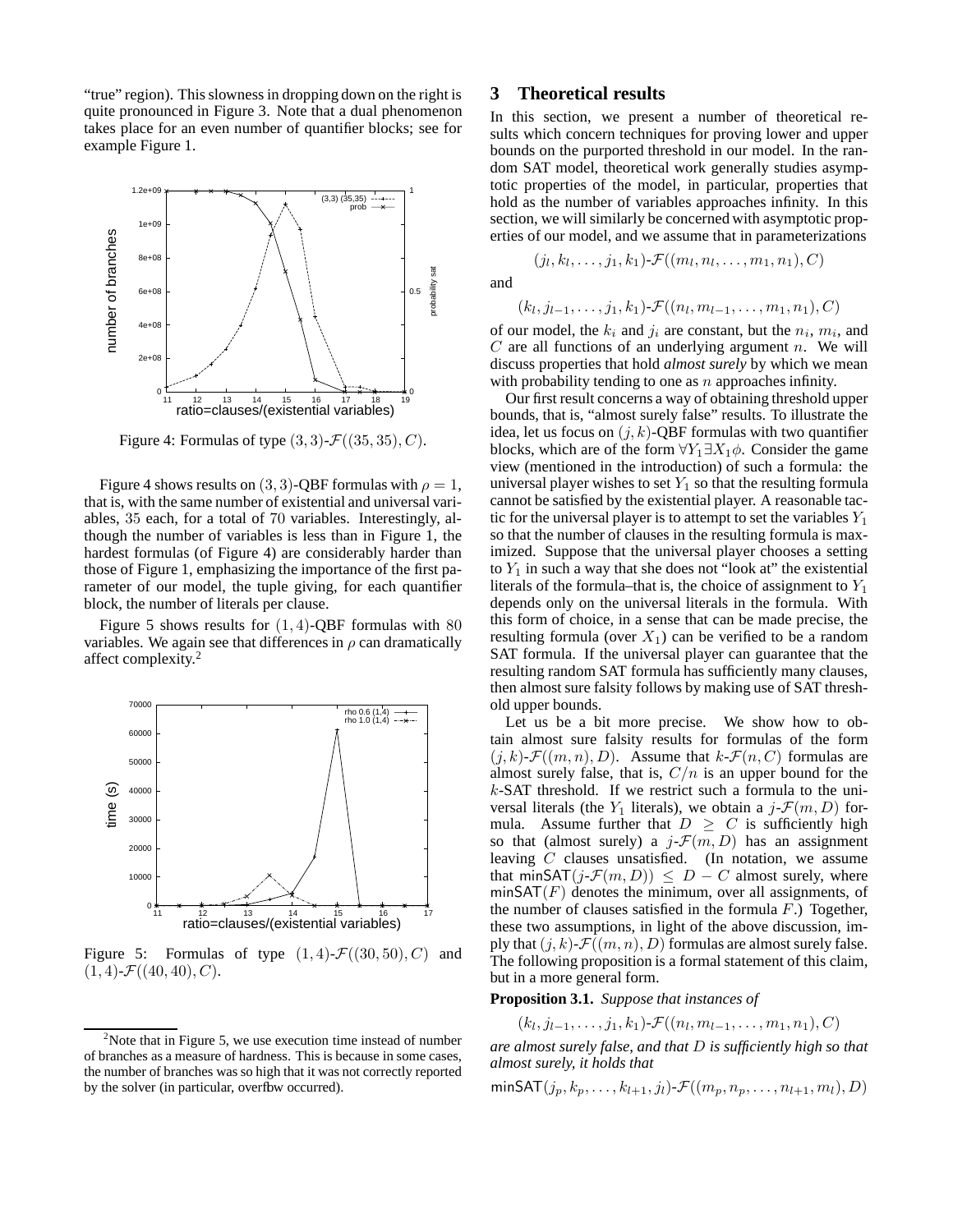*is less than or equal to* D − C*. Then, instances of*

$$
(j_p, k_p, \ldots, j_1, k_1) \cdot \mathcal{F}((m_p, n_p, \ldots, m_1, n_1), D)
$$

*are almost surely false.*

Note that one can formulate a dual of Proposition 3.1 that allows one to infer "almost surely true" results from previous "almost surely true" results, and that concerns maxSAT instead of minSAT.

We next observe that, given a parameterization (of the model), if the parameterization is almost surely true after the elimination of a "prefix", then the original parameterization is almost surely true. This permits, for instance, the derivation of "almost surely true" results for formulas beginning with a universal quantifier from such results for formulas beginning with an existential quantifier.

#### **Proposition 3.2.** *Let*

$$
(j_l,k_l,\ldots,j_1,k_1)\text{-}\mathcal{F}((m_l,n_l,\ldots,m_1,n_1),C)
$$

*be a* parameterization of the model. If for some  $i < l$  it holds *that instances of*

$$
(j_i,k_i,\ldots,j_1,k_1)\text{-}\mathcal{F}((m_i,n_i,\ldots,m_1,n_1),C)
$$

*or*

$$
(k_{i+1}, j_i, \ldots, j_1, k_1) \text{-} \mathcal{F}((n_{i+1}, m_i, \ldots, m_1, n_1), C)
$$

*are almost surely true, then instances of*

$$
(j_l, k_l, \ldots, j_1, k_1) \cdot \mathcal{F}((m_l, n_l, \ldots, m_1, n_1), C)
$$

*are almost surely true.*

Proposition 3.2 follows from the general fact that a quantified formula  $\Phi$  is true if eliminating one or more quantifier blocks from the outside of  $\Phi$ , along with their associated literals, gives a true formula.

**Example 3.3.** *We demonstrate how to make use of the two propositions given so far by explicitly computing some threshold bounds for our model. We will consider*  $(2, 3)$ - $\mathcal{F}((\rho n, n), cn)$  *formulas, that is, formulas of the type considered in Figures 1 and 2.*

*We* begin by looking at the case where  $\rho = 1$ , that is,  $(2, 3)$ - $\mathcal{F}((n, n), cn)$  *formulas.* We can use Proposition 3.1 specialized to two quantifier blocks (that is, with  $p = l = 1$ ) *to obtain an upper bound of*  $c = 14.5$  *for such formulas, as discussed prior to the statement of that proposition. How is this done?* The *first requisite ingredient is a value*  $c_u$  *such that* 3- $\mathcal{F}(n, c_n n)$  *formulas are almost surely false, that is, a SAT threshold upper bound. By [Dubois* et al.*, 2000], we can take*  $c_u = 4.506$ *. The second ingredient needed is an upper bound* for minSAT $(2-\mathcal{F}(n, cn))$ *. By Theorem 3.5, which is* presented below, we have that minSAT(2- $\mathcal{F}(n, cn)$ )  $\leq$  $(0.657)$ cn for  $c = 14.5$ *. Using the proposition with*  $C = c<sub>u</sub>n$ *and*  $D = 14.5n$ *, we see that*  $(0.657)cn \leq (14.5n) - (c<sub>u</sub>n)$ *and hence we have* minSAT $(2-\mathcal{F}(n, cn)) \leq D - C$  *as required. Therefore, instances of*  $(2,3)$ - $\mathcal{F}((n,n), cn)$  *are almost surely false for*  $c = 14.5$  *(and hence for all*  $c \ge 14.5$ *).* 

*Now let*  $c_l$  *be a lower bound on the 3-SAT threshold, so that instances of*  $3\text{-}\mathcal{F}(n, c_l n)$  *are almost surely true. We can take*  $c_l = 3.52$  *by* [*Kaporis* et al., 2003]. *By Proposition* 3.2, *instances of*  $(2, 3)$ - $\mathcal{F}((n, n), c, n)$  *are almost surely true. The idea is that*  $(2,3)$ *-* $\mathcal{F}((n,n), c_{1}n)$  *formulas are almost surely true because after "eliminating" the first quantifier block in such formulas, one obtains*  $3-\mathcal{F}(n, c<sub>l</sub>n)$  *formulas, which are almost surely true by our choice of* c<sup>l</sup> *. To summarize the results observed so far, we have that*  $(2,3)$ *-F* $((n, n), cn)$  *instances are almost surely true when*  $c \leq c_l = 3.52$ *, and almost surely false when*  $c \geq 14.5$ *.* 

*Now, let us consider*  $(2, 3)$ - $\mathcal{F}((\rho n, n), cn)$  *formulas. Regarding lower bounds, as before, we have by Proposition* 3.2 *that instances of*  $(2,3)$ - $\mathcal{F}((\rho n,n), c_l n)$  *are almost surely true. Turning to upper bounds, we observe that, by a standard probabilistic argument, every 2-SAT formula has an assignment satisfying (at most)* 3/4 *of the clauses. Thus, we have*  $\min\text{SAT}(2\text{-}\mathcal{F}(\rho n, 4c_u n)) \leq 3c_u n \text{ for any value of } \rho$ . Using *Proposition* 3.1 *as before with*  $C = c_u n$  *and*  $D = 4c_u n$ , *we obtain that instances of*  $(2, 3)$ *-* $\mathcal{F}((\rho n, n), cn)$  *are almost surely false for*  $c \geq 4c_u$ *, that is,*  $4c_u$  *is a threshold upper bound* on *formulas*  $(2, 3)$ *-* $\mathcal{F}((\rho n, n), cn)$ *, for any value of*  $\rho$ *.* 

*Summarizing, we have obtained that for* any *value of* ρ*, formulas*  $(2, 3)$ *-* $\mathcal{F}((\rho n, n), cn)$  *are almost surely false when*  $c \leq c_l$ , and almost surely true when  $c \geq 4c_u$ . That is, *such formulas change from being almost surely true to almost surely false between*  $c_l$  *and*  $4c_u$ *. If we set*  $c_l$  *and*  $c_u$ *to* 4.26*, which is an approximate value of the 3-SAT threshold, we expect the threshold for such formulas to lie between*  $c = 4.26$  and  $c = 4 \cdot 4.26 = 17.04$ , where c denotes the ratio *of clauses to existential variables; this expectation is consistent with Figure 2.*

In the usual random SAT model, whenever the clause length is fixed, it is known that at a sufficiently low constant clause-to-variable ratio, formulas are almost surely satisfiable, and that at a sufficiently high constant clause-to-variable ratio, formulas are almost surely unsatisfiable. These results, of course, validate the hypothesisthat there is a threshold phenomenon in this model. We can show analogous results in our model.

**Proposition 3.4.** Fix  $(j_l, k_l, \ldots, j_1, k_1)$  to be a tuple with  $k_1 \geq 2$ , and for  $i \in \{1, \ldots, l\}$ , let  $n_i(n)$  be a linear func*tion of n, that is,*  $n_i(n) = \sigma_i n$  *for a constant*  $\sigma_i > 0$ *. There exist positive constants*  $a_l$  *and*  $a_u$  *such that instances of* 

$$
(j_l,k_l,\ldots,j_1,k_1)\text{-}\mathcal{F}((m_l,n_l,\ldots,m_1,n_1),cn)
$$

 $a$ re almost surely true when  $c \leq a_l$ , and instances of

$$
(j_l, k_l, \ldots, j_1, k_1) \cdot \mathcal{F}((m_l, n_l, \ldots, m_1, n_1), cn)
$$

*are almost surely false when*  $c \ge a_u$ . *(This proposition is meant to address formulas with both even and odd numbers of quantifier blocks, that is, we permit*  $j_l = 0$ .)

The "almost surely true" part follows from Proposition 3.2 along with known lower bounds on the SAT threshold, while the "almost surely false" part follows from the fact that shifting existential quantifiers inward preserves truth of quantified formulas, the idea of Proposition 3.1, and a standard first moment argument.

We now study threshold upper bounds for our model in greater detail. Proposition 3.1 establishes a connection between minSAT and upper bounds in our model. Although